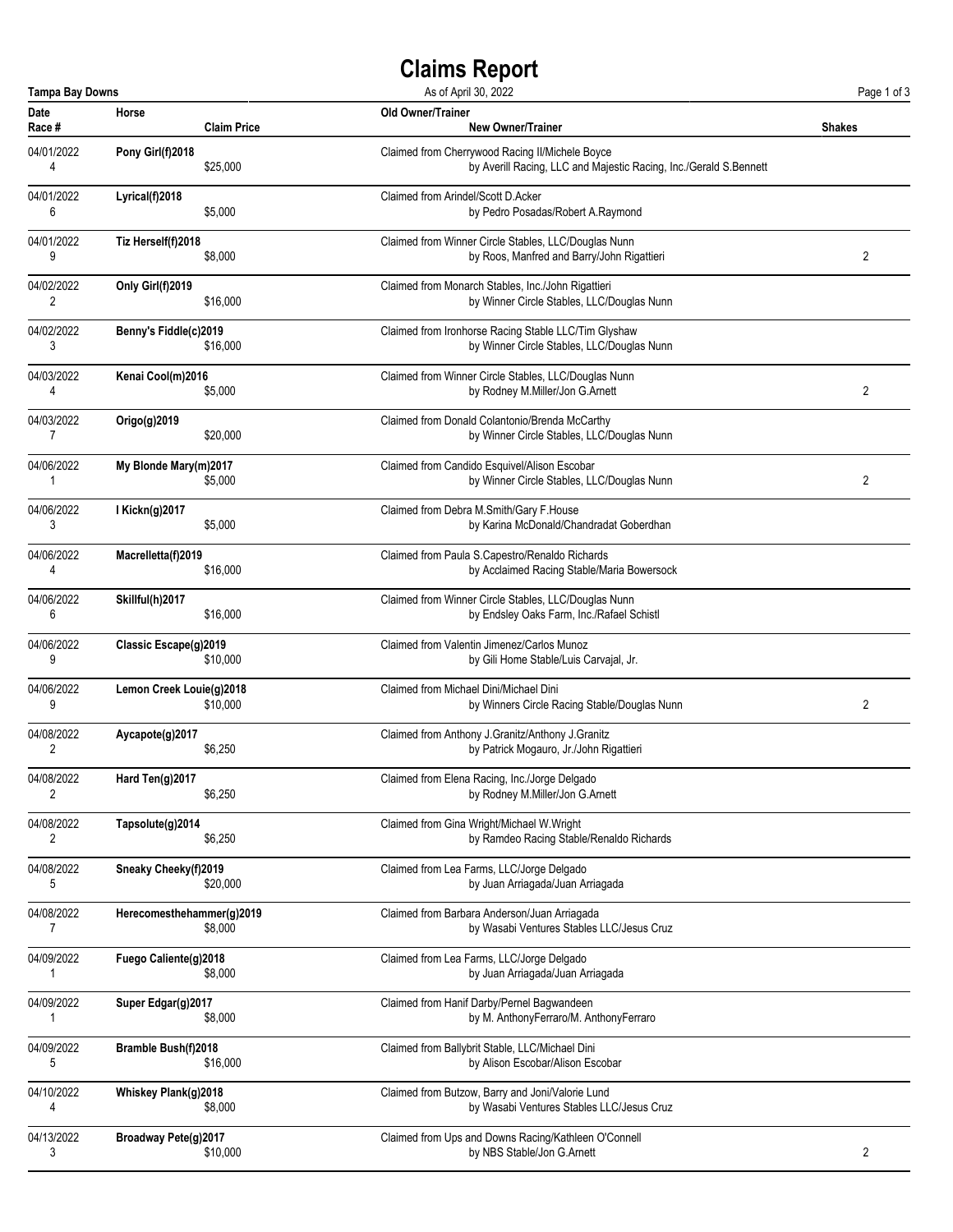## **Claims Report**

| <b>Tampa Bay Downs</b> |                           | As of April 30, 2022                                                     | Page 2 of 3    |
|------------------------|---------------------------|--------------------------------------------------------------------------|----------------|
| <b>Date</b>            | Horse                     | <b>Old Owner/Trainer</b>                                                 | Shakes         |
| Race #                 | <b>Claim Price</b>        | <b>New Owner/Trainer</b>                                                 |                |
| 04/13/2022             | Onlyamatteroftime(g)2018  | Claimed from Frank Weigel/Joseph W.Mazza                                 |                |
| 3                      | \$10,000                  | by Derany, Stephen J. and Rigattieri, John/John Rigattieri               |                |
| 04/13/2022             | Awesome Anywhere(g)2014   | Claimed from Skip Einhorn Racing LLC/Skip Einhorn                        | 4              |
| 8                      | \$10,000                  | by MCR Stable, Inc./Benny R.Feliciano                                    |                |
| 04/15/2022             | Rileys Dude(g)2018        | Claimed from Juan Arriagada/Juan Arriagada                               | 3              |
| 1                      | \$16,000                  | by Richard JosephSmith/Robert A.Raymond                                  |                |
| 04/15/2022             | Swaggy George(g)2018      | Claimed from Mastic Beach Racing/Diane D.Morici                          |                |
| 1                      | \$16,000                  | by NBS Stable/Jon G.Arnett                                               |                |
| 04/15/2022             | Bourbon Wisdom(g)2017     | Claimed from Edgardo Sandoval/Elis Roque                                 | 10             |
| 5                      | \$5,000                   | by Pirate Racing/Christos Gatis                                          |                |
| 04/15/2022             | Chinomadito(h)2017        | Claimed from Jeniel & Sophy Stable/Jean L.Adorno                         |                |
| 5                      | \$5,000                   | by Pedro Posadas/Robert A.Raymond                                        |                |
| 04/15/2022             | Texas Magic(f)2018        | Claimed from White Fox Farm/Robert W. Bordis                             |                |
| 9                      | \$25,000                  | by Sabal Racing Stable/Darien Rodriguez                                  |                |
| 04/16/2022             | Youshouldbesolucky(g)2016 | Claimed from Aldana Gonzalez Racing LLC/Aldana Gonzalez                  | 2              |
| 1                      | \$5,000                   | by Carole Star Stables/Jose H.Delgado                                    |                |
| 04/16/2022             | Jeopardy James(h)2017     | Claimed from Lael Stables/Arnaud Delacour                                | 3              |
| 2                      | \$25,000                  | by Mastic Beach Racing/Diane D.Morici                                    |                |
| 04/16/2022             | Moonlight Graham(g)2018   | Claimed from Skip Einhorn Racing LLC/Skip Einhorn                        |                |
| 3                      | \$8,000                   | by Endsley Oaks Farm, Inc./Rafael Schistl                                |                |
| 04/16/2022             | Sweet Moochie(m)2015      | Claimed from Team Grande Racing LLC/Anthony J.Granitz                    |                |
| 8                      | \$10,000                  | by Algarcon Stables/Lisa Allen                                           |                |
| 04/16/2022             | Uptown Queen(m)2017       | Claimed from Juano's Racing/Cesar J.Figueroa                             |                |
| 8                      | \$10,000                  | by Danny Stafford/Jon G.Arnett                                           |                |
| 04/20/2022             | Kenai Cool(m)2016         | Claimed from Rodney M.Miller/Jon G.Arnett                                | $\overline{2}$ |
| 1                      | \$5,000                   | by Debra M.Smith/Gary F.House                                            |                |
| 04/20/2022             | Lea Me Alone(f)2018       | Claimed from Charles D. Nielsen/Jon G. Arnett                            |                |
| 1                      | \$5,000                   | by James Tsirigotis, Jr./James Tsirigotis, Jr.                           |                |
| 04/20/2022             | Sensible Myth(m)2015      | Claimed from Springrun Thoroughbred Stables LLC and Ali, Alnaz/Alnaz Ali | $\overline{2}$ |
| 1                      | \$5,000                   | by Brenda McCarthy/Brenda McCarthy                                       |                |
| 04/20/2022             | Dial Him Up(g)2019        | Claimed from Michael P.Cloonan/Eoin G.Harty                              | 3              |
| 7                      | \$16,000                  | by A.O.M. Racing Stables, LLC/Robert A.Raymond                           |                |
| 04/22/2022             | Thrown for a Loupe(g)2018 | Claimed from Proios, Stamatios I. and Noble, Lawrence/Michelle Hemingway |                |
| 2                      | \$8,000                   | by Chris Banks/Chris Banks                                               |                |
| 04/22/2022             | Billy Yank(g)2018         | Claimed from Kerri Raven/Kerri Raven                                     |                |
| 4                      | \$16,000                  | by Charles D.Nielson/Jon G.Arnett                                        |                |
| 04/22/2022             | Overthetopjustice(g)2018  | Claimed from Anthony J.Granitz/Anthony J.Granitz                         |                |
| 4                      | \$16,000                  | by Winner Circle Stables, LLC/Douglas Nunn                               |                |
| 04/22/2022             | D'craziness(h)2013        | Claimed from Averill Racing LLC/Gerald S.Bennett                         |                |
| 7                      | \$16,000                  | by Endsley Oaks Farm, Inc./Rafael Schistl                                |                |
| 04/23/2022             | Ziggy(g)2018              | Claimed from Arindel/Jorge Delgado                                       |                |
| 2                      | \$8,000                   | by Rodney M.Miller/Jon G.Arnett                                          |                |
| 04/23/2022             | Lyrical(f)2018            | Claimed from Pedro Posadas/Robert A.Raymond                              |                |
| 4                      | \$8,000                   | by ABE Racing/Lynn Rarick                                                |                |
| 04/23/2022             | Smooth as Glass(m)2017    | Claimed from Jennifer C.Nobles/Reynaldo H.Nobles                         |                |
| 4                      | \$8,000                   | by CM Thoroughbreds/Carlos Munoz                                         |                |